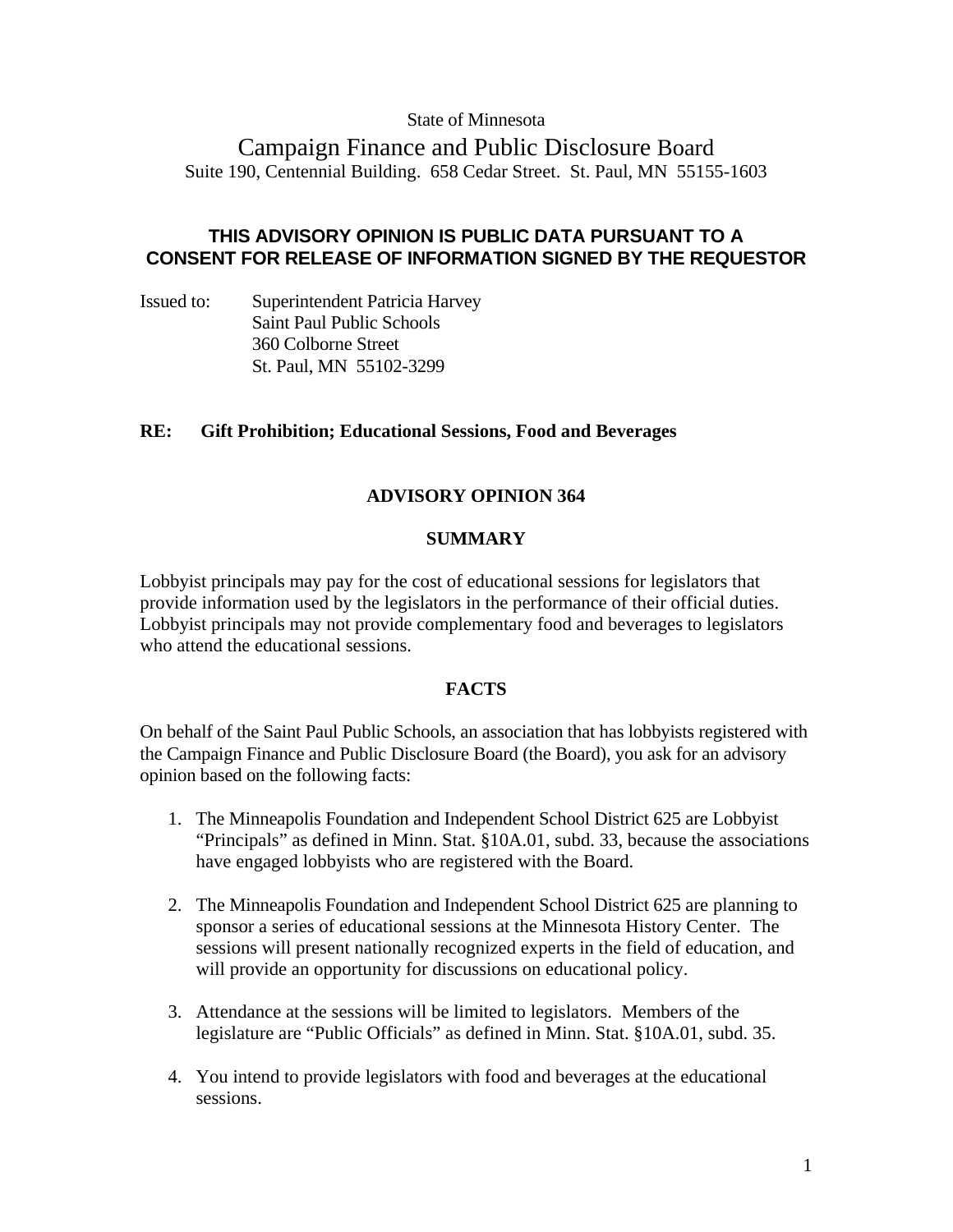#### **ISSUE ONE**

Are the educational sessions as described in the facts of this advisory opinion request a violation of the gift prohibition contained in Minnesota Statutes Chapter lOA?

#### **OPINION ONE**

No. While Minn. Stat. \$10A.071 generally prohibits lobbyists and lobbyist principals fiom providing gifts to public officials, the statute does provide a limited list of exceptions to the gift prohibition. In particular Minn. Stat.  $\S 10A.071$ , subd. 3(2), exempts "services to assist an official in the performance of official duties, including but not limited to providing advice, consultation, information, and communication in connection with legislation, and services to constituents;". As described, the sessions will provide information and advice that will assist legislatures in the performance of an official duty, namely the drafting and passage of legislation related to education. Therefore, the sessions fall within this exception to the gift prohibition.

#### **ISSUE TWO**

May the Minneapolis Foundation and Independent School District 625 provide food and beverages to legislators at the sessions?

#### **OPINION TWO**

No. Minn. Stat. §10A.071, subd. 3 (7) does provide that food and beverages may be an exception to the gift prohibition if "...the recipient appears to make a speech or answer questions as part of a program." As provided in this advisory request, the format of the sessions is for the legislators to be the audience for a presentation; and then at their option ask questions or participate in a discussion of the presentation. The Board has consistently held (see Advisory Opinions 252,259,278, and 330) that a function that ' merely offers an opportunity for a public official to make a statement or answer questions does not meet the standard needed to trigger the exception for providing complimentary food and beverages.

Issued January 25,2005 Modified February 22,2005 Terri Ashrnore, Chair

Campaign Finance and Public Disclosure Board

 $\overline{2}$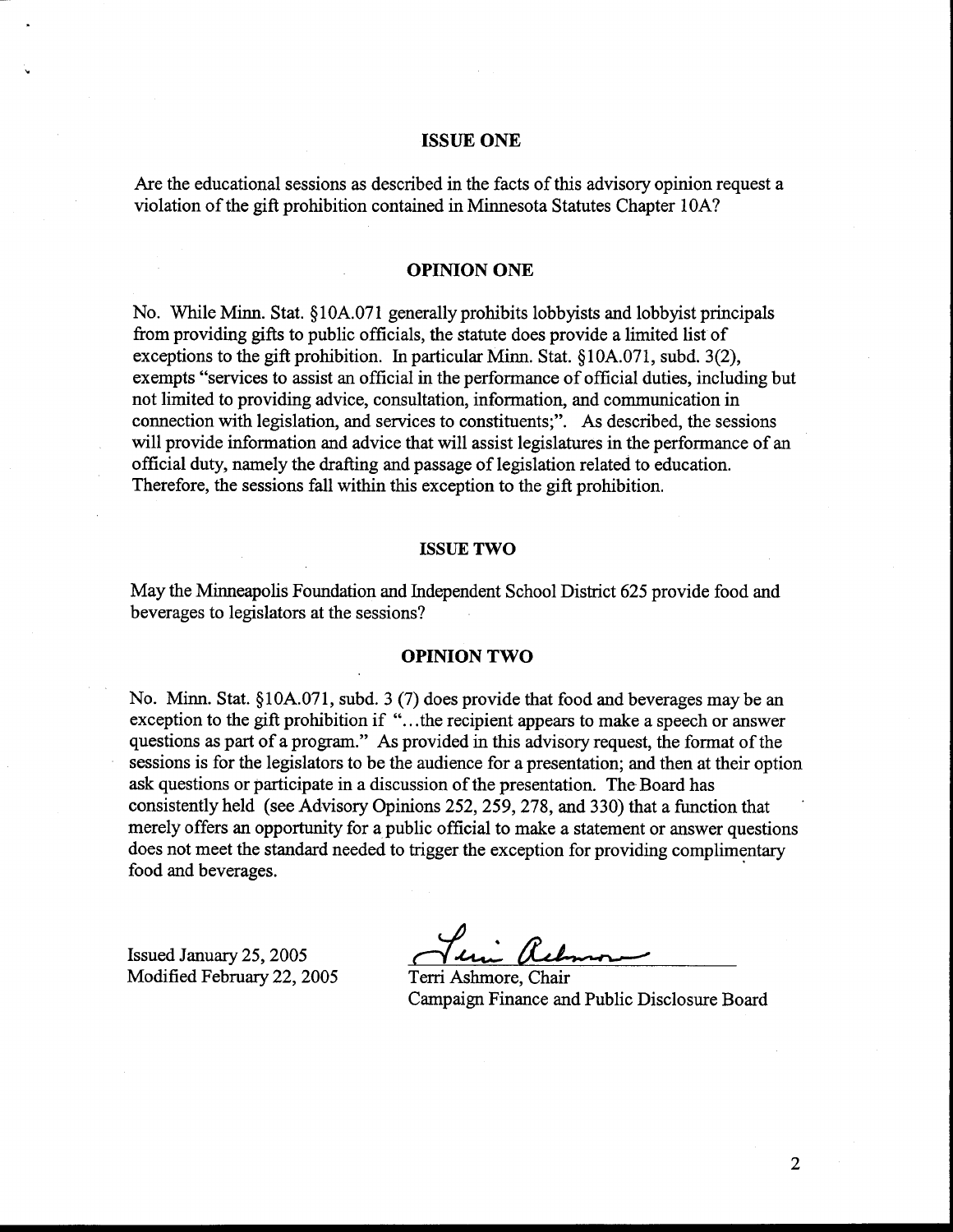# **Cited Statutes and Administrative Rules**

#### **10A.01 Definitions**.

Subd. 33**. Principal**. "Principal" means an individual or association that:

 (1) spends more than \$500 in the aggregate in any calendar year to engage a lobbyist, compensate a lobbyist, or authorize the expenditure of money by a lobbyist; or

 (2) is not included in clause (1) and spends a total of at least \$50,000 in any calendar year on efforts to influence legislative action, administrative action, or the official action of metropolitan governmental units, as described in section 10A.04, subdivision 6.

Subd. 35. **Public official**. "Public official" means any:

(1) member of the legislature;

 (2) individual employed by the legislature as secretary of the senate, legislative auditor, chief clerk of the house, revisor of statutes, or researcher, legislative analyst, or attorney in the office of senate counsel and research or house research;

 (3) constitutional officer in the executive branch and the officer's chief administrative deputy;

(4) solicitor general or deputy, assistant, or special assistant attorney general;

 (5) commissioner, deputy commissioner, or assistant commissioner of any state department or agency as listed in section 15.01 or 15.06;

 (6) member, chief administrative officer, or deputy chief administrative officer of a state board or commission that has either the power to adopt, amend, or repeal rules under chapter 14, or the power to adjudicate contested cases or appeals under chapter 14;

 (7) individual employed in the executive branch who is authorized to adopt, amend, or repeal rules under chapter 14 or adjudicate contested cases under chapter 14;

(8) executive director of the state board of investment;

(9) deputy of any official listed in clauses (7) and (8);

(10) judge of the workers' compensation court of appeals;

 (11) administrative law judge or compensation judge in the state office of administrative hearings or referee in the department of economic security;

 (12) member, regional administrator, division director, general counsel, or operations manager of the metropolitan council;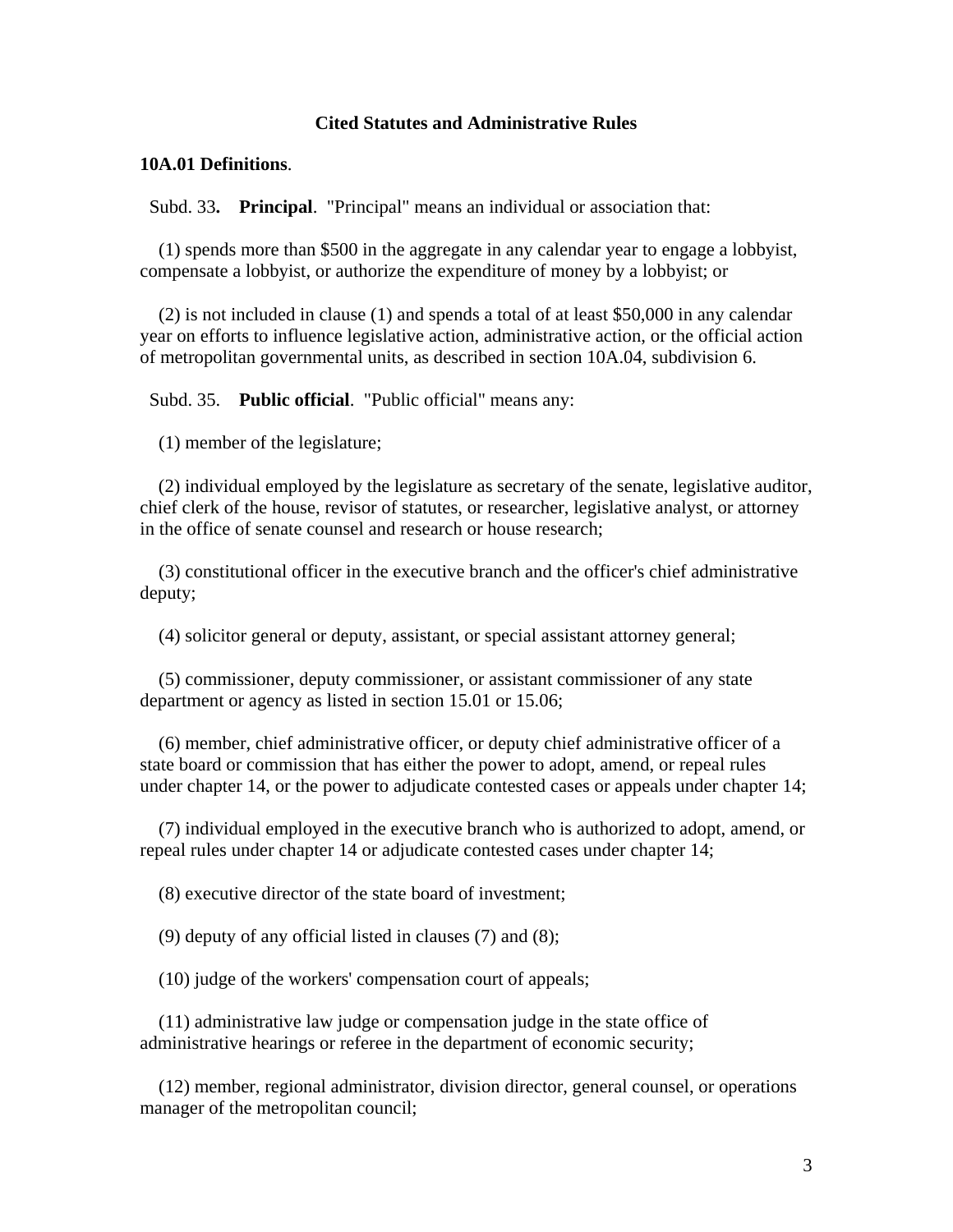(13) member or chief administrator of a metropolitan agency;

 (14) director of the division of alcohol and gambling enforcement in the department of public safety;

(15) member or executive director of the higher education facilities authority;

(16) member of the board of directors or president of Minnesota Technology, Inc.; or

 (17) member of the board of directors or executive director of the Minnesota state high school league.

### **10A.071 Certain gifts by lobbyists and principals prohibited**.

 Subdivision 1. **Definitions**. (a) The definitions in this subdivision apply to this section.

 (b) "Gift" means money, real or personal property, a service, a loan, a forbearance or forgiveness of indebtedness, or a promise of future employment, that is given and received without the giver receiving consideration of equal or greater value in return.

 (c) "Official" means a public official, an employee of the legislature, or a local official of a metropolitan governmental unit.

 Subd. 2. **Prohibition**. A lobbyist or principal may not give a gift or request another to give a gift to an official. An official may not accept a gift from a lobbyist or principal.

Subd. 3. **Exceptions**. (a) The prohibitions in this section do not apply if the gift is:

(1) a contribution as defined in section 10A.01, subdivision 11;

 (2) services to assist an official in the performance of official duties, including but not limited to providing advice, consultation, information, and communication in connection with legislation, and services to constituents;

(3) services of insignificant monetary value;

 (4) a plaque or similar memento recognizing individual services in a field of specialty or to a charitable cause;

(5) a trinket or memento of insignificant value;

(6) informational material of unexceptional value; or

 (7) food or a beverage given at a reception, meal, or meeting away from the recipient's place of work by an organization before whom the recipient appears to make a speech or answer questions as part of a program.